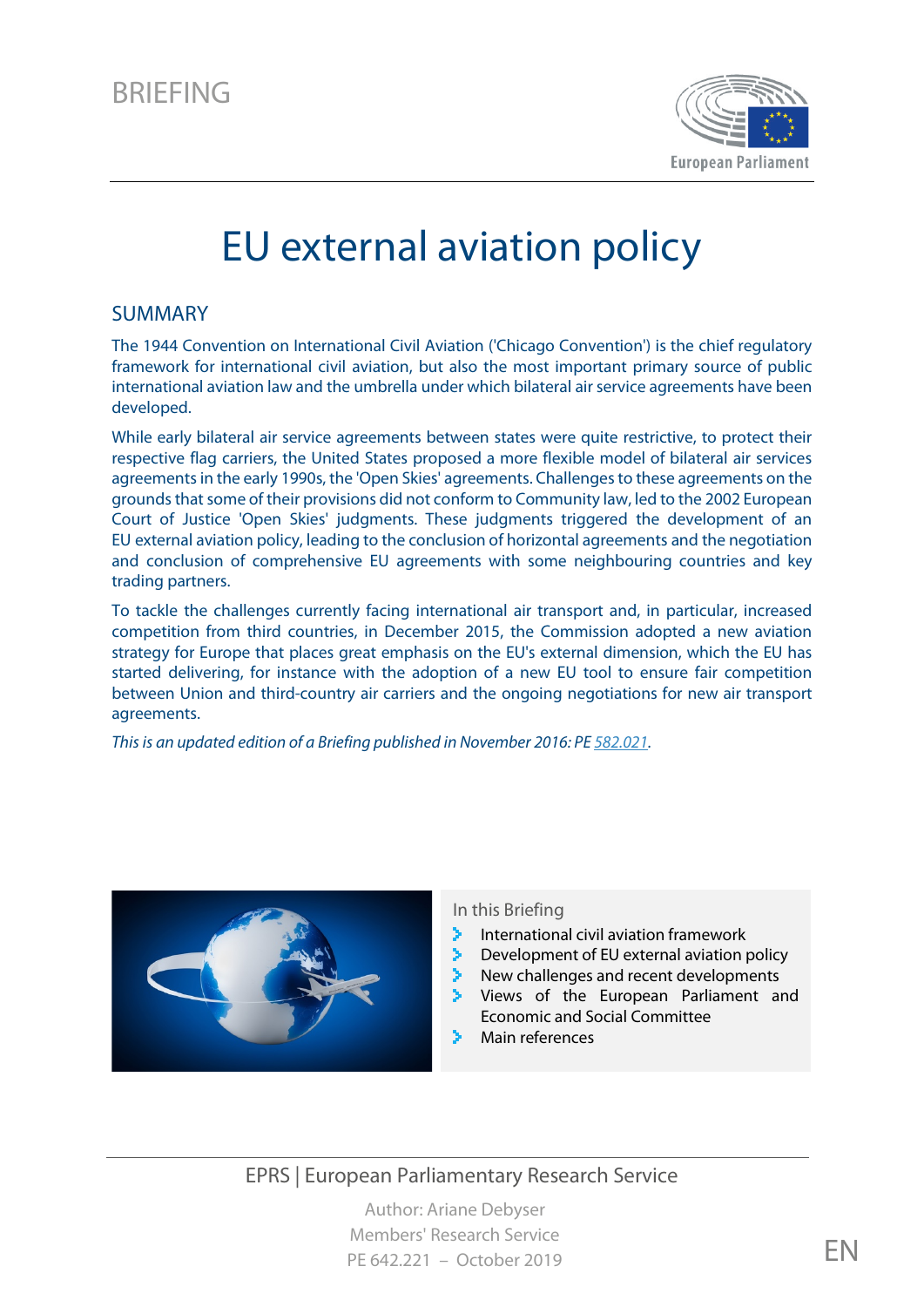# International civil aviation framework

## Chicago Convention

Signed in 1944, the Convention on International Civil Aviation (the ['Chicago Convention'](http://www.icao.int/publications/Documents/7300_cons.pdf)) is the most important [primary](http://www.itf-oecd.org/sites/default/files/docs/dp201518.pdf) source of public international aviation law.<sup>[1](#page-10-0)</sup> It is binding upon its 193 [signatory](http://www.icao.int/secretariat/legal/list%20of%20parties/chicago_en.pdf) states, which have pledged not to enter into any obligations or understandings that are inconsistent with the terms of the Convention.

Since the end of World War II, international air transport relations have thus been promoted by means of bilateral air services agreements between nations under the umbrella of the Chicago Convention.

The Chicago Convention created the International Civil Aviation Organization (ICAO), and entrusted it, in its Article 44, with the objectives of developing the principles and techniques of international air navigation, and fostering the planning and development of international air transport, so as notably to 'insure the safe and orderly growth of international civil aviation throughout the world', 'meet the needs of the peoples of the world for safe, regular, efficient and economical air transport', and 'insure that the rights of contracting States are fully respected and that every contracting State has a fair opportunity to operate international airlines'.

Highlighting the importance of developing international air transport and of economic efficiency, the Chicago Convention also places great emphasis on safety and security considerations, hinting that, according to some [authors,](http://www.itf-oecd.org/sites/default/files/docs/dp201518.pdf) air transport is not solely 'a conventional economic activity', but that it also possesses 'the characteristics of a public utility'. This is reflected in the wording of the preamble and the importance attached to the principle of national sovereignty.

The preamble does indeed underline that 'the future development of international civil aviation can greatly help to create and preserve friendship and understanding among the nations and peoples of the world, yet its abuse can become a threat to the general security'. It also adds that 'international civil aviation may be developed in a safe and orderly manner and that international air transport services may be established on the basis of equality of opportunity and operated soundly and economically'. Article 1 of the Convention mentions that 'The contracting States recognize that every State has complete and exclusive sovereignty over the airspace above its territory', and Article 6 on scheduled air services states that, 'No scheduled international air service may be operated over or into the territory of a contracting State, except with the special permission or other authorization of that State, and in accordance with the terms of such permission or authorization'.

In the first decades following the adoption of the Convention, bilateral air service agreements were quite [restrictive,](http://www.itf-oecd.org/sites/default/files/docs/14airserviceagreements.pdf) as they were written to protect the flag carriers of the contracting countries and were very detailed. In particular, they [traditionally](https://www.fas.org/sgp/crs/misc/R44016.pdf) covered route selection, that is, the freedoms of the air that they intended to grant (see box), from basic bilateral air traffic rights<sup>[2](#page-10-1)</sup> to more complex patterns involving transit to or from third countries, and the origin, destination and intermediate airports concerned; the designation of the airline(s) serving the agreed routes; provisions on capacity, that is, the number and frequency of flights, type of aircraft on the agreed routes, and pricing.

### US 'Open Skies' initiative

In the wake of internal liberalisation, with the 1978 Airline Deregulation Act that eliminated the regulation of fares, routes and schedules in the US domestic market, the United States wished to apply the same approach to international aviation. In 1992, the USA launched its 'Open Skies' initiative whose purpose was to liberalise international civil aviation further, by proposing a more flexible or 'open' model of bilateral air services agreements between itself and, initially, European countries.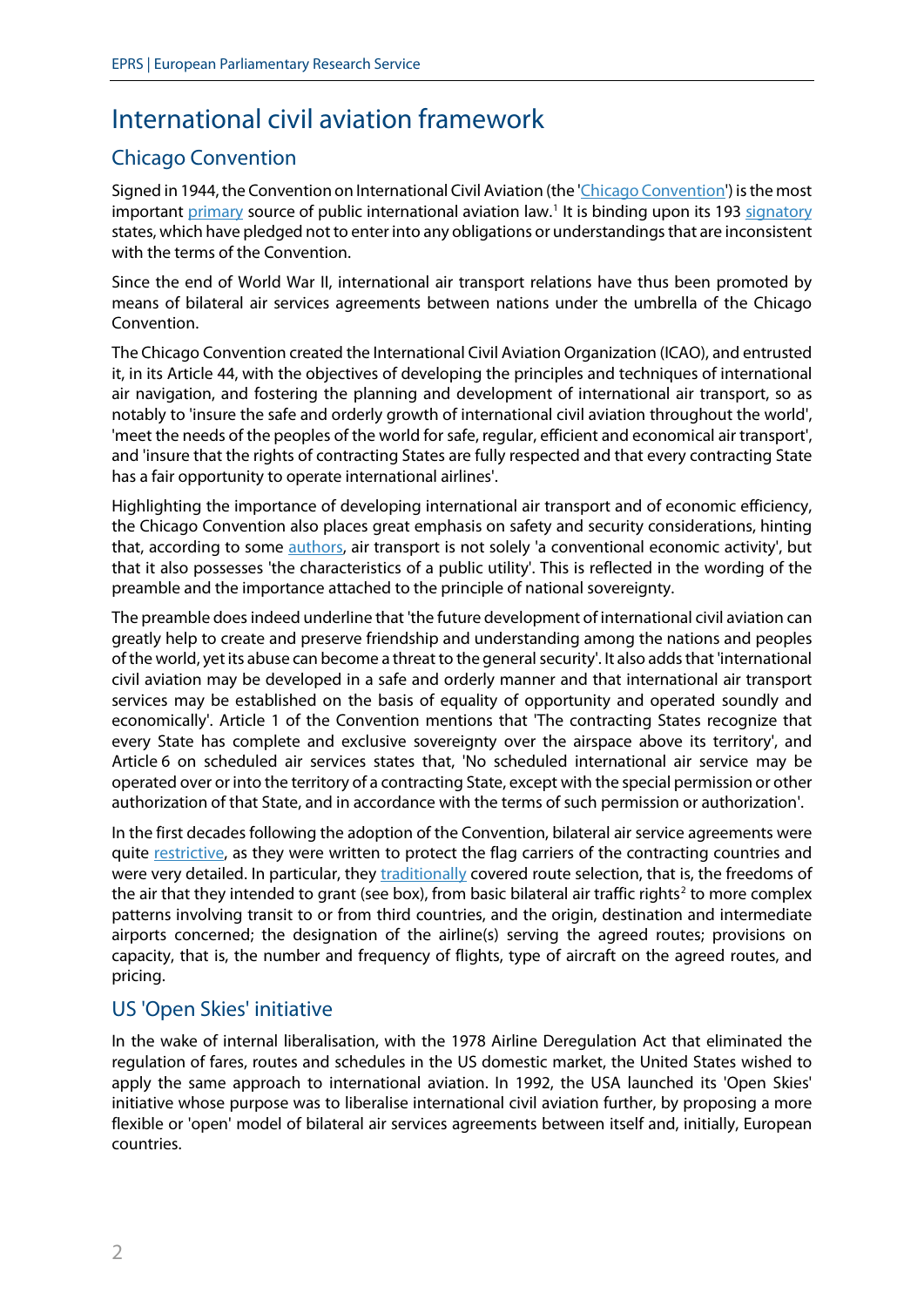#### **Freedoms of the air**

The **freedoms** of the air are traffic rights granting an airline of one country the privilege to enter another country's airspace and land in its territory. Negotiating international air services agreements implies determining which freedoms of the air are granted. There are a total of nine [freedoms](http://www.icao.int/Pages/freedomsAir.aspx) of the air.

The **first freedom** of the air is, according to ICAO, 'the right or privilege, in respect of scheduled international air services, granted by one State to another State or States to fly across its territory without landing'.



The **second freedom** refers to the right or privilege granted by one state to another state or states to land in its territory for technical and maintenance purposes, without picking up or dropping off any passengers.



These firs[t two](https://www.fas.org/sgp/crs/misc/R44016.pdf) freedoms, covering overflight and non-commercial landing, are widely accepted around the world.

The **third freedom** is the right or privilege, granted by one state to another state 'to put down, in the territory of the first State, traffic coming from the home State of the carrier'.



The **fourth freedom** is the right or privilege, 'to take on, in the territory of the first State, traffic destined for the home State of the carrier'. The third and fourth freedoms are granted together.



The **fifth freedom** is the right or privilege 'to put down and to take on, in the territory of the first State, traffic coming from or destined to a third State'. Under the fifth freedom, a carrier can transit passengers between two foreign countries, provided the flight either begins or ends in the carrier's base country.



The **sixth freedom** (which combines the third and fourth freedoms) is the right or privilege 'of transporting, via the home State of the carrier, traffic moving between two other States'.



The **seventh freedom** is the right or privilege 'of transporting traffic between the territory of the granting State and any third State with no requirement to include on such operation any point in the territory of the recipient State, i.e. the service need not connect to or be an extension of any service to/from the home State of the carrier'.

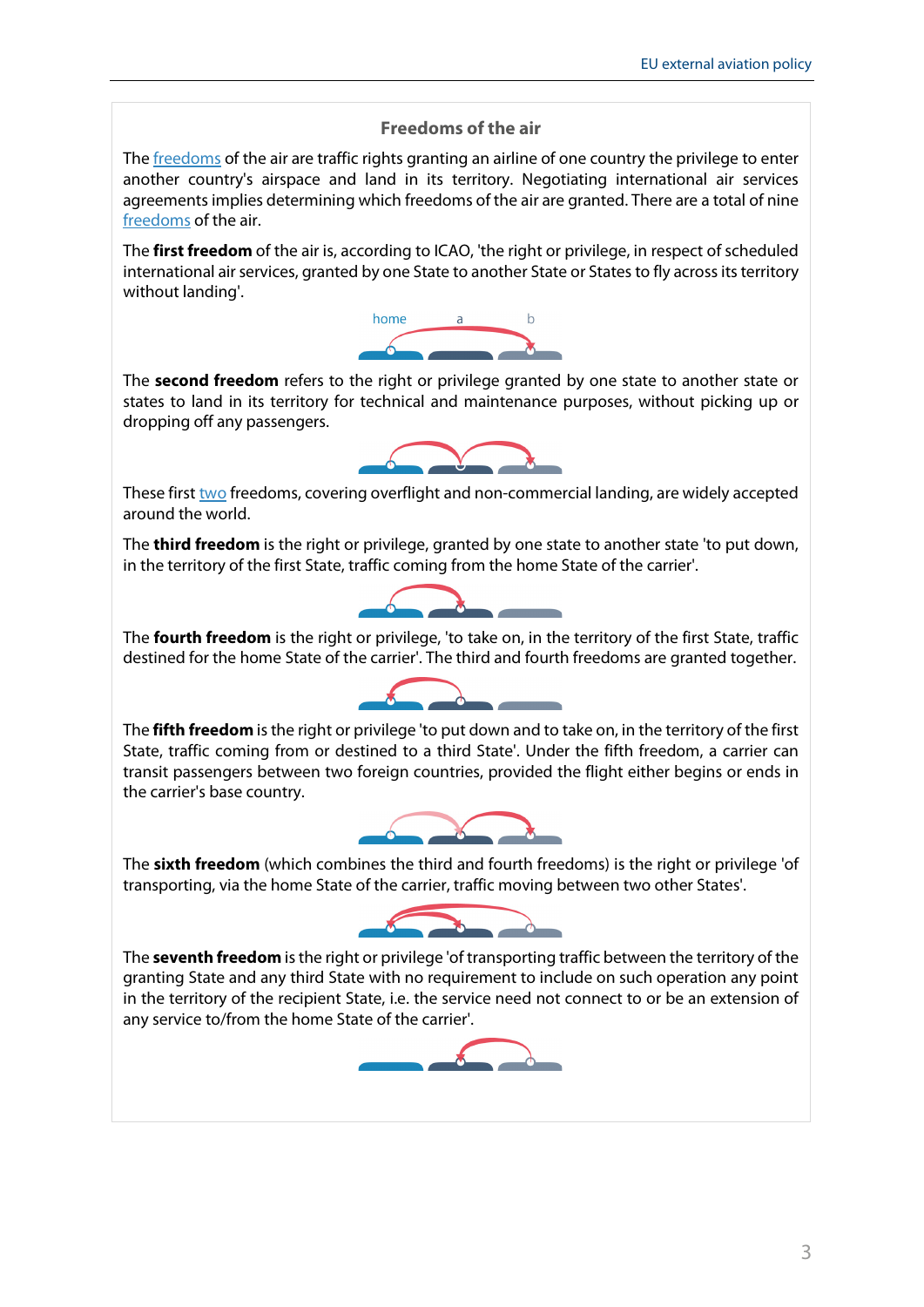The **eighth freedom** is the right or privilege 'of transporting cabotage traffic between two points in the territory of the granting State on a service which originates or terminates in the home country of the foreign carrier or (in connection with the so-called Seventh Freedom of the Air) outside the territory of the granting State'. It is also referred to as 'consecutive cabotage'.



The **ninth freedom** is the right or privilege 'of transporting cabotage traffic of the granting State on a service performed entirely within the territory of the granting State'. It is also referred to as '**stand-alone**' **cabotage**.



The [typical](http://www.itf-oecd.org/sites/default/files/docs/dp201506.pdf) 'Open Skies' agreement aimed to allow services between any points in the two contracting states, with no restrictions on the number of carriers, frequency or capacity. The remaining principles underpinning the 'Open Skies' agreements included, in particular, 'Unrestricted route and traffic rights, that is, the right to operate service between any point in the United States and any point in the European country, including no restrictions as to intermediate and beyond points ..., or the right to carry Fifth Freedom traffic'; flexibility on setting fares, liberal charter and cargo arrangements, and open code-sharing<sup>[3](#page-10-2)</sup> opportunities.

The first 'Open Skies' agreement was signed in 1992 between the USA and the Netherlands. By the end of the 1990s, the USA had concluded such agreements with several more European countries. Some authors consider<sup>[4](#page-10-3)</sup> that the conclusion of 'Open Skies' agreements, in particular with 'smaller' states, was a strategy to divide the European states and lead the 'bigger' ones, which were initially rather reluctant to liberalise their markets and inclined to protect their national carriers, to conclude such agreements. For example, air carriers designated by Belgium within the context of its 'Open Skies' agreement were granted unlimited access to US cities, while carriers designated by France could only access a limited number. Companies from Member States that had signed an 'Open Skies' agreement could thus offer a wider range of destinations in the United States, in principle at more advantageous prices, which translated into an increase in their traffic volumes.<sup>[5](#page-10-4)</sup>

### 'Open Skies' judgments

Completion of the single market for aviation pushed the European Commission to *challenge* bilateral air service agreements before the European Court of Justice. While Member States had moved towards the adoption of a unified set of regulations, leading to the recognition of Community air carriers within the internal market, the Community's relations with third countries still appeared fragmented. That was because bilateral air services agreements giving access to third countries' markets contained [nationality](http://ec.europa.eu/transport/modes/air/international_aviation/doc/developent_aviation_policy.pdf) clauses that allowed a given state to designate only majority-owned airlines or those controlled by that state or its nationals. This meant, for example, that a German airline established in France could not benefit from the traffic rights granted to French airlines within the context of the bilateral agreement between France and the United States.

Conscious of the [increasing](http://ec.europa.eu/transparency/regdoc/rep/1/2002/EN/1-2002-649-EN-F1-1.Pdf) conflicts between provisions of bilateral air services agreements and Community law, the Commission initiated legal action against the eight Member States that had signed 'Open Skies' agreements (Belgium, Denmark, Germany, Luxembourg, Austria, Finland, Sweden and the United Kingdom). The Court's judgments of 5 November 2002, [6](#page-10-5) in particular considered that the nationality clauses in the agreements constituted a clear violation of the right of establishment enshrined in Article 43 of the EC Treaty. [Discrimination](http://ec.europa.eu/transparency/regdoc/rep/1/2002/EN/1-2002-649-EN-F1-1.Pdf) based on nationality was thus considered illegal within the Community, as all Community carriers, as long as they have an establishment in a Member State, must be able to fly international routes from there, regardless of where their principal place of business is located in the Community, or of where in the Community their owners originate. As laid down in [Regulation 2407/92](http://eur-lex.europa.eu/legal-content/EN/TXT/?uri=CELEX%3A31992R2407) on licensing of air carriers and [Regulation](http://eur-lex.europa.eu/LexUriServ/LexUriServ.do?uri=CELEX:31992R2408:EN:HTML) 2408/92 on access for Community carriers to intra-Community routes, the beneficiaries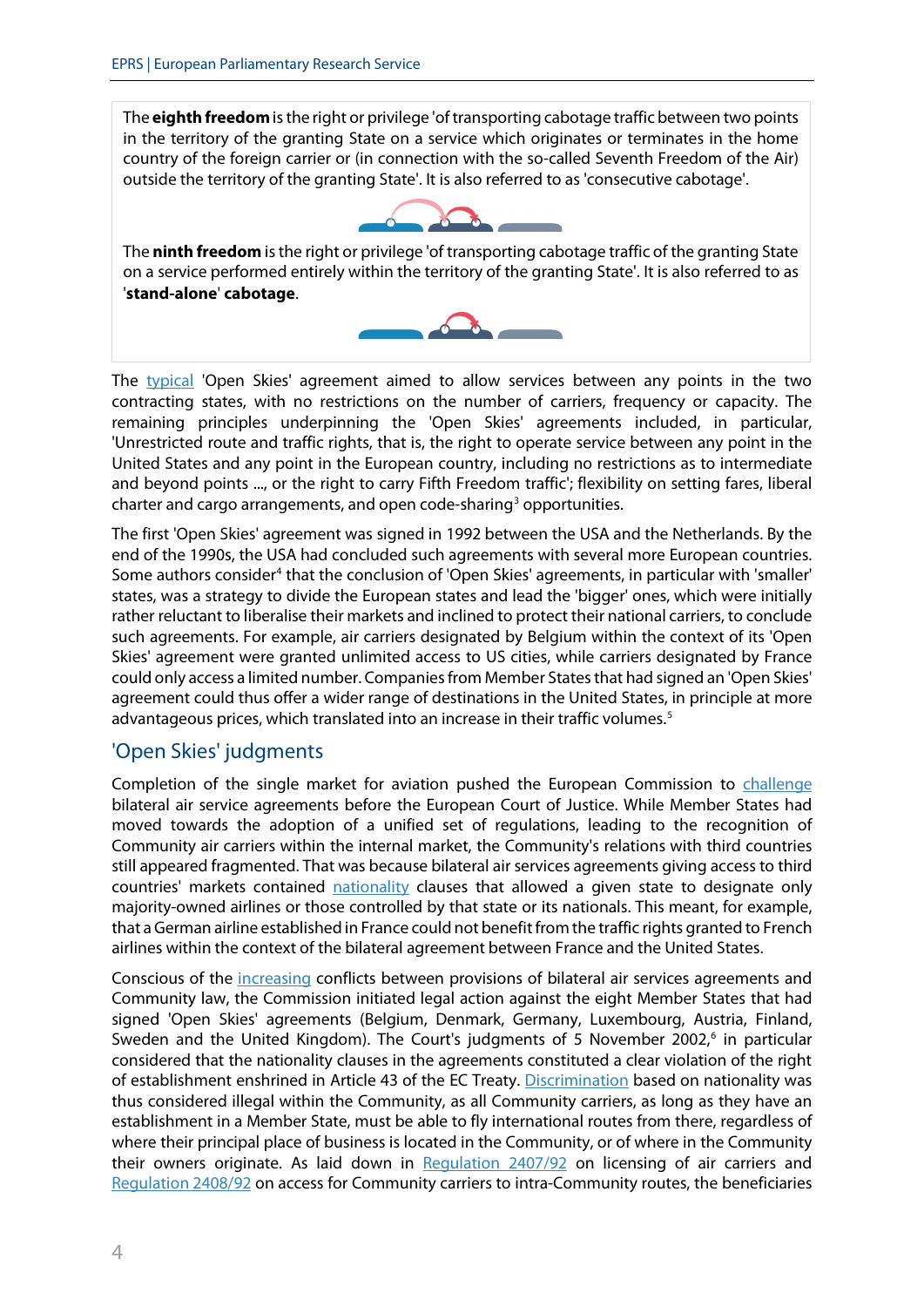### **EU internal aviation market**

The liberalisation of the EU [internal aviation market](http://www.europarl.europa.eu/thinktank/en/document.html?reference=EPRS_STU(2014)510987) was carried out gradually with the adoption of three packages of measures covering air carrier licensing, market access and fares. Covering intra-EU traffic, the **first package (1987)** limited the right of governments to reject the introduction of new fares and provided some flexibility concerning seat capacity-sharing. The **second package (1990)** further opened up the market, notably allowing greater flexibility over fares and capacity-sharing. It also allowed all EU carriers to carry an unlimited number of passengers or cargo between their home country and another EU country. The **third package (1993)** completed the process by allowing, from April 1997, the freedom to provide 'cabotage', that is, 'the right for an airline of one Member State to operate a route within another Member State' (and later, through [treaties,](http://www.itf-oecd.org/sites/default/files/docs/14airserviceagreements.pdf) also in Iceland, Norway, and Switzerland). The third package also [provided for](http://ec.europa.eu/transparency/regdoc/rep/1/2002/EN/1-2002-649-EN-F1-1.Pdf) Community-owned airlines to be 'Community air carriers' with equal rights of access to the internal market, irrespective of the Member State in which they are legally established. Full freedom concerning fares and rates was also introduced. In 2008, the Commission simplified the legal framework for the internal air transport market [\(Regulation](http://eur-lex.europa.eu/legal-content/EN/ALL/?uri=CELEX:32008R1008) 1008/2008), by updating and modernising certain key concepts. Pricing freedom was confirmed for air services within the EU and extended to air services to third countries on the basis of reciprocity, dependent on the bilateral agreements [concluded.](http://www.ladocumentationfrancaise.fr/var/storage/rapports-publics/134000597.pdf)

of international air transport agreements at Community level are 'Community carriers'. Clarifying the distribution of powers between the EU and the Member States regarding the regulation of international air services, the 'Open Skies' judgments confirmed the need to devise a [comprehensive](http://ec.europa.eu/transparency/regdoc/rep/1/2002/EN/1-2002-649-EN-F1-1.Pdf) aviation policy at Community level and triggered such a development.

# Development of EU external aviation policy

### Outline and principles of EU external aviation policy

Shortly after the 'Open Skies' judgments of November 2002, the Commission adopted a [communication,](http://ec.europa.eu/transparency/regdoc/rep/1/2002/EN/1-2002-649-EN-F1-1.Pdf) outlining their consequences for European air transport policy. Highlighting that the major objective of the Community was to promote 'safe, secure and efficient air transport for the benefit of European citizens', the Commission notably underlined the importance of bringing existing bilateral agreements into line with Community law. For this purpose, two [methods](http://eur-lex.europa.eu/LexUriServ/LexUriServ.do?uri=COM:2005:0079:FIN:EN:PDF) were devised:

- bilateral [negotiations](http://www.europarl.europa.eu/RegData/etudes/note/join/2013/495849/IPOL-TRAN_NT(2013)495849_EN.pdf) between each EU Member State concerned and its partners, amending each bilateral air service agreement separately, on the basis of the common principles covered by Regulation [847/2004](http://eur-lex.europa.eu/legal-content/EN/ALL/?uri=CELEX:32004R0847) and standard clauses issued by the Commission; or
- У. bilatera[l negotiation](http://ec.europa.eu/transport/modes/air/international_aviation/external_aviation_policy/horizontal_agreements_en.htm) of single horizontal agreements, with the Commission acting on a mandate from the Member States. The purpose of each horizontal agreement would be to amend the relevant provisions of all existing bilateral air service agreements in a single negotiation with a third country.

In June 2003, the Council authorised the Commission to negotiate a comprehensive air transport agreement with the United States, and to negotiate horizontal agreements with all other third countries, so as to bring their bilateral agreements with EU Member States into line with EU law.

In 2005, the Commission presented a [communication](http://eur-lex.europa.eu/LexUriServ/LexUriServ.do?uri=COM:2005:0079:FIN:EN:PDF) on 'Developing the agenda for the Community's external policy', and together with the Council, it further defined EU external aviation policy in a three-pilla[r roadmap:](http://ec.europa.eu/transport/modes/air/international_aviation/external_aviation_policy/index_en.htm)

Bringing existing bilateral air services agreements between EU Member States and third countries into line with EU law. This implied, in particular, negotiating horizontal agreements with the aim of replacing 'national designation' clauses with 'EU designation' clauses, while keeping the volume of air traffic rights unchanged. In other words, 'while the number of airlines which an EU Member State may consider for [designation](http://ec.europa.eu/transport/modes/air/international_aviation/doc/2005_10_12_info_note_faq_en.pdf) will increase, the number of airlines which can be designated, provided that they are established, will remain subject to the provisions of existing bilateral Agreements';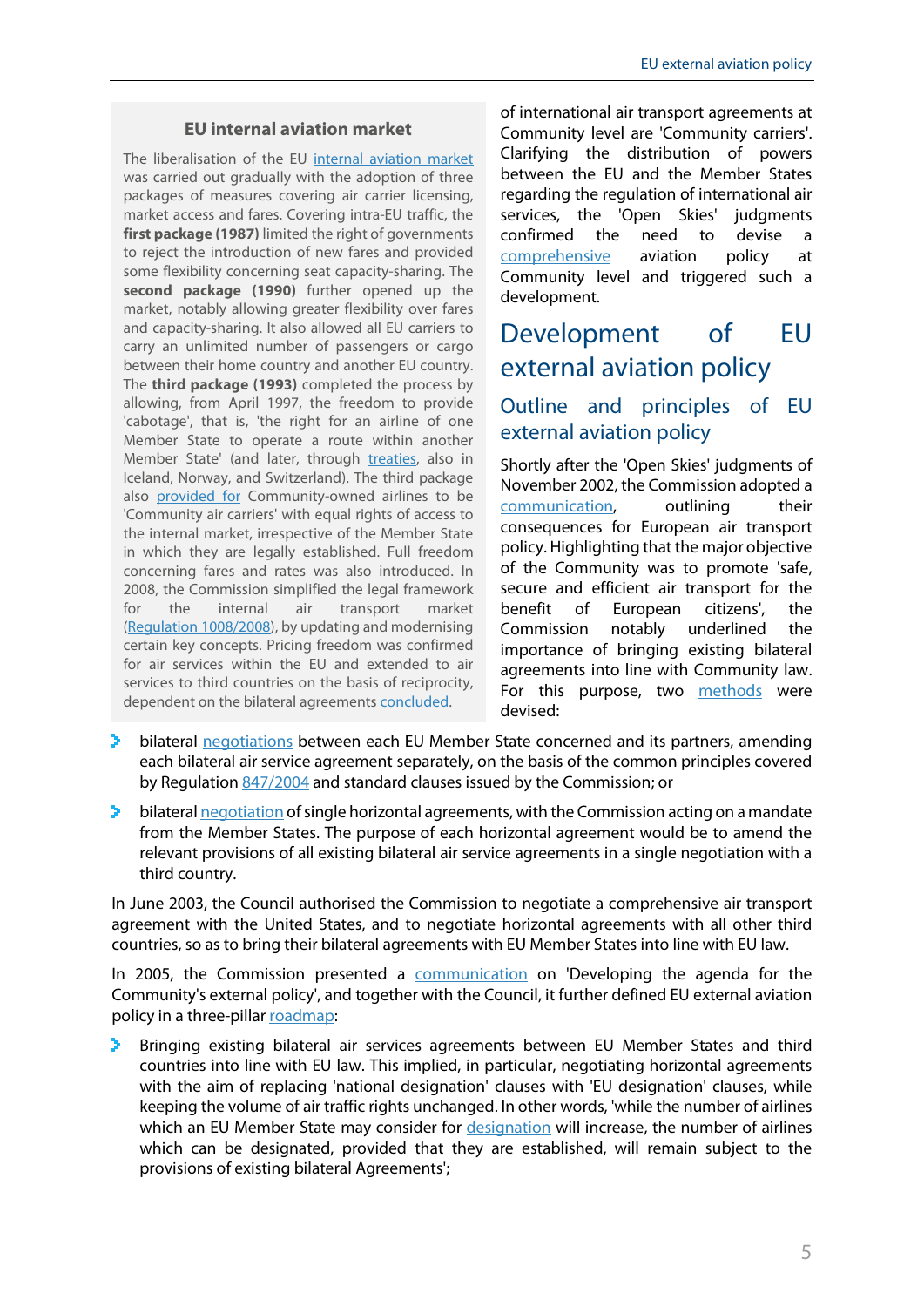- The creation of a tru[e Common Aviation Area](http://ec.europa.eu/transport/modes/air/international_aviation/doc/developent_aviation_policy.pdf) with the EU's southern, south-eastern and eastern neighbours. This would *[imply](http://ec.europa.eu/transport/modes/air/international_aviation/external_aviation_policy/neighbourhood_en.htm)* gradual market opening and regulatory harmonisation, starting with progressively implemented safety requirements, and technical assistance for third countries in their implementation;
- $\geq$  The conclusion of comprehensive aviation agreements with key strategic partners, [combining](http://ec.europa.eu/transport/modes/air/international_aviation/doc/developent_aviation_policy.pdf) market opening, removal of investment barriers, regulatory cooperation and convergence. On top of market access, such [agreements](http://ec.europa.eu/transport/modes/air/international_aviation/external_aviation_policy/global_partners_en.htm) would seek to reform international civil aviation and promote European regulations and industry.

The [scope](http://eur-lex.europa.eu/legal-content/EN/ALL/?uri=SWD:2015:261:FIN) of the comprehensive EU agreements goes beyond liberalising traffic rights, as they contain provisions aiming to achieve regulatory convergence in matters such as open and fair competition, safety, security, environment and economic regulation. Through such agreements, the EU is also trying to put a process of liberalisation of airline ownership in [place.](http://ec.europa.eu/transport/modes/air/international_aviation/external_aviation_policy/global_partners_en.htm) Comprehensive EU agreement[s supersede](http://eur-lex.europa.eu/legal-content/EN/ALL/?uri=SWD:2015:261:FIN) the bilateral agreements of EU Member States with third countries. However, until the Council gives the European Commission authorisation to negotiate comprehensive EU agreements, Member States can still negotiate bilateral air services agreements. In its 2005 [conclusions,](http://ec.europa.eu/transport/modes/air/international_aviation/country_index/doc/2005_06_council_conclusions_roadmap_en.pdf) the Council highlighted the conditions under which it may grant such authorisation, pointing out, in particular, that 'before granting mandates for the negotiation of any further comprehensive agreements with third countries, the added value of any resulting Community-level agreement should be clearly demonstrated in each case, notably with regard to the prospects of obtaining significant new opportunities for EU industry and users and achieving greater levels of regulatory convergence with a view to ensuring a competitive level playing field'.

Taking stock of the progress achieved since 2005 within the context of the three pillars, in 2012 the Commission adopted another [communication](https://eur-lex.europa.eu/legal-content/EN/TXT/?uri=COM%3A2012%3A0556%3AFIN) on EU external aviation policy, highlighting the emerging challenges in international aviation. It notably referred to the 'Member States' apparent intent to continue to grant bilateral air traffic rights to third countries without commensurate return, or account taken of the EU-level implications'.

In 2012, the Council adopte[d conclusions](http://ec.europa.eu/transport/modes/air/international_aviation/doc/tte_meeting_3213.pdf) on the 2012 communication, calling for a more ambitious and robust EU external aviation policy, based on the principles of reciprocity and open and fair competition in a level playing field. Recognising that 'market access and commercial opportunities available to carriers may vary under the different bilateral aviation arrangements between individual EU Member States and partner countries', it emphasised 'that stronger coordination, unity and solidarity at EU level can contribute to achieving equality of treatment and improving the competitive position of the EU aviation sector'.

In particular, it considered that a tailored EU approach was appropriate in relation to a number of key partners and invited ICAO to play a leading role in modernising the global aviation market.

# New challenges and recent developments

### State of play regarding agreements

By [2015,](http://eur-lex.europa.eu/legal-content/EN/ALL/?uri=SWD:2015:261:FIN) 50 horizontal [agreements](https://ec.europa.eu/transport/modes/air/international_aviation/external_aviation_policy/horizontal_agreements_en)<sup>[7](#page-10-6)</sup> modifying bilateral air services agreements between Member States and third countries had been concluded to replace the national with the EU designation.

Since 2006, the EU has concluded 'neighbourhood [agreements'](http://ec.europa.eu/transport/modes/air/international_aviation/external_aviation_policy/neighbourhood_en.htm) with Western Balkan partners (the 'European Common Aviation Area (ECAA) agreement') and Morocco in 2006, with Georgia and Jordan in 2010, with Moldova in 2012 and with Israel in 2013. In the end, the wider ECAA could cover over 50 states with a total population of 1 billion inhabitants.

[Comprehensive agreements](http://ec.europa.eu/transport/modes/air/aos/aos_public.html) with key trading partners were concluded with the United States in 2007 and 2010 (also called 'first' and 'second stage' agreements), and with Canada in 2009. While the EU-US agreement's ultimate objective was to create a transatlantic Open Aviation Area – that is, a single market with free flows of investment and no restrictions on air services, including access to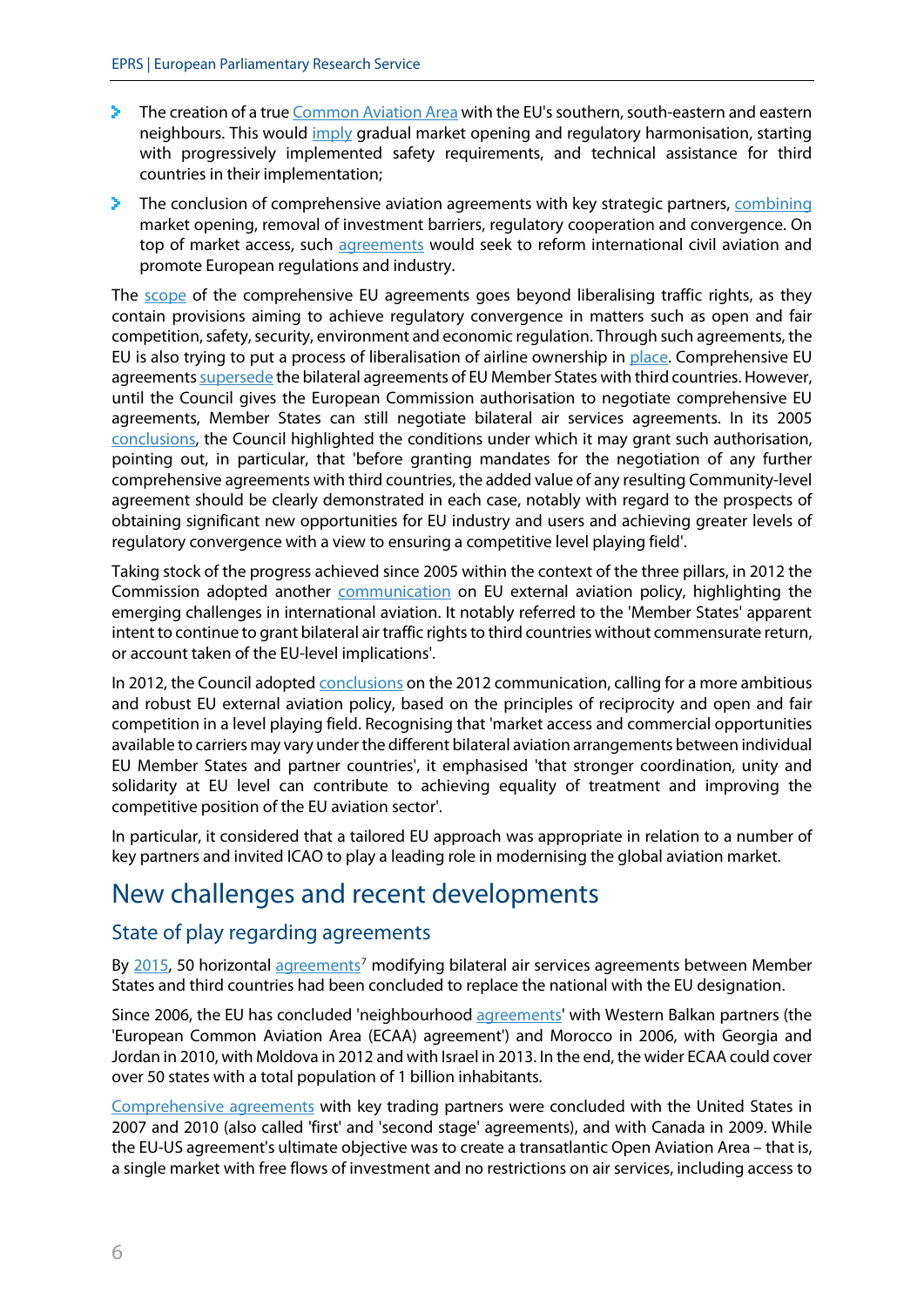the domestic markets of both regions – it allowed airlines to fly without restrictions from any point in the EU to any point in the USA. A comprehensive agreement was finalised with Brazil in 2011 but is currently being renegotiated. Negotiations with other major partners worldwide are ongoing (for the update see section on the new EU aviation strategy and its implementation).<sup>[8](#page-10-7)</sup>

While the [Commission](http://eur-lex.europa.eu/legal-content/EN/ALL/?uri=SWD:2015:261:FIN) points out that EU external aviation policy has brought about significant results leading to growth in passenger numbers, the number of direct 'city pairs' served, competing carriers, benefits for consumers, and opportunities for the EU industry, as well as recognition of the EU as a key global player in aviation, some authors give a much more [mixed](http://www.europarl.europa.eu/RegData/etudes/note/join/2013/495849/IPOL-TRAN_NT(2013)495849_EN.pdf) assessment of the results achieved. In particular, they underline that it is difficult to link market growth with most neighbourhood agreements and that little progress has been achieved in terms of reciprocal investments in air carriers within the context of comprehensive agreements with key partners, notably the USA, or in terms of regulatory convergence. They also highlight that liberalisation without sufficient convergence of the conditions for competition implies mostly that non-EU carriers gain access to EU markets, and therefore that future EU aviation policy should further elaborate on how EU agreements can generate added value for the EU economy and EU airlines.

### An evolving global market

While European [aviation](https://eur-lex.europa.eu/legal-content/EN/TXT/?uri=COM:2017:286:FIN) represents still 26 % of the world market, projections show that scheduled passenger traffic in the Asia-Pacific [region](https://eur-lex.europa.eu/legal-content/EN/ALL/?uri=SWD:2015:261:FIN) is expected to grow faster than in other regions until 2034, when it will account for 40 % of world air traffic. China is expected to become the largest [market](https://ec.europa.eu/transport/sites/transport/files/2016_eu_air_transport_industry_analyses_report.pdf) in the world, overtaking the United States in terms of number of transported passengers from 2023 The shift in the world's economic centre to the east is leading to the rise of competitors in the Gulf countries and in Turkey, whose geographical position enables them to benefit from that growth. New companies and hubs emerging are competing directly with EU carriers and European hubs. This new situation has led to a growin[g debate,](http://www.euractiv.com/sections/transport/gulf-airlines-hit-back-european-competition-complaints-313401) both in th[e United States](http://fas.org/sgp/crs/misc/R44016.pdf) and the EU, regarding the 'fairness' of competition with these new players. The argument is that carriers from some third countries which have virtually no domestic markets, have been receiving billions in 'unfair' government subsidies and are diverting global traffic to their hubs. The issue is not limited to subsidies but also relates to practices that may be compelling European carriers to cut costs and practise social dumping. European airlines were quite [divided](http://www.routesonline.com/news/29/breaking-news/248467/airberlin-joins-ba-and-iberia-in-departure-from-aea/) on the issue, while the 'accused' [airlines](http://www.euractiv.com/sections/transport/gulf-airlines-hit-back-european-competition-complaints-313401) refuted such allegations, pointing out that US and EU airlines have also benefitted from government subsidies.

### A new aviation strategy

On 7 December 2015, the Commission adopted a new [aviation strategy](http://ec.europa.eu/transport/modes/air/aviation-strategy/index_en.htm)<sup>[9](#page-10-8)</sup> for Europe which aims at strengthening the competitiveness and sustainability of the entire EU air transport value chain, and places strong emphasis on the external dimension. Referring to the challenges stemming from the emergence of new third-country airlines and airports, th[e strategy](http://eur-lex.europa.eu/legal-content/EN/ALL/?uri=COM:2015:598:FIN) underlines that 'Europe must be a leading player in international aviation' and that 'growth in air traffic in Europe and worldwide needs to be reconciled with maintaining high standards of aviation safety and security, as well as reducing aviation's environmental footprint and contributing to the fight against climate change'.

Recalling that there is no limitation on traffic rights for EU airlines in Europe, provided they have been granted an EU operating licence, the strategy underlines that there are still many obstacles and restrictions when it comes to international services with third countries. European airlines still have limited access to third-country markets, and difficulties in accessing different sources of investment (in particular foreign investments) as well as in merging and creating large fully integrated airline groups without their traffic rights being called into question.

To overcome these difficulties, the strategy advocates the negotiation of comprehensive agreements to improve market access and investment opportunities, to increase Europe's international connectivity and to ensure fair and transparent market conditions for EU airlines. To reach a level playing field on market access, the strategy considers different routes: within the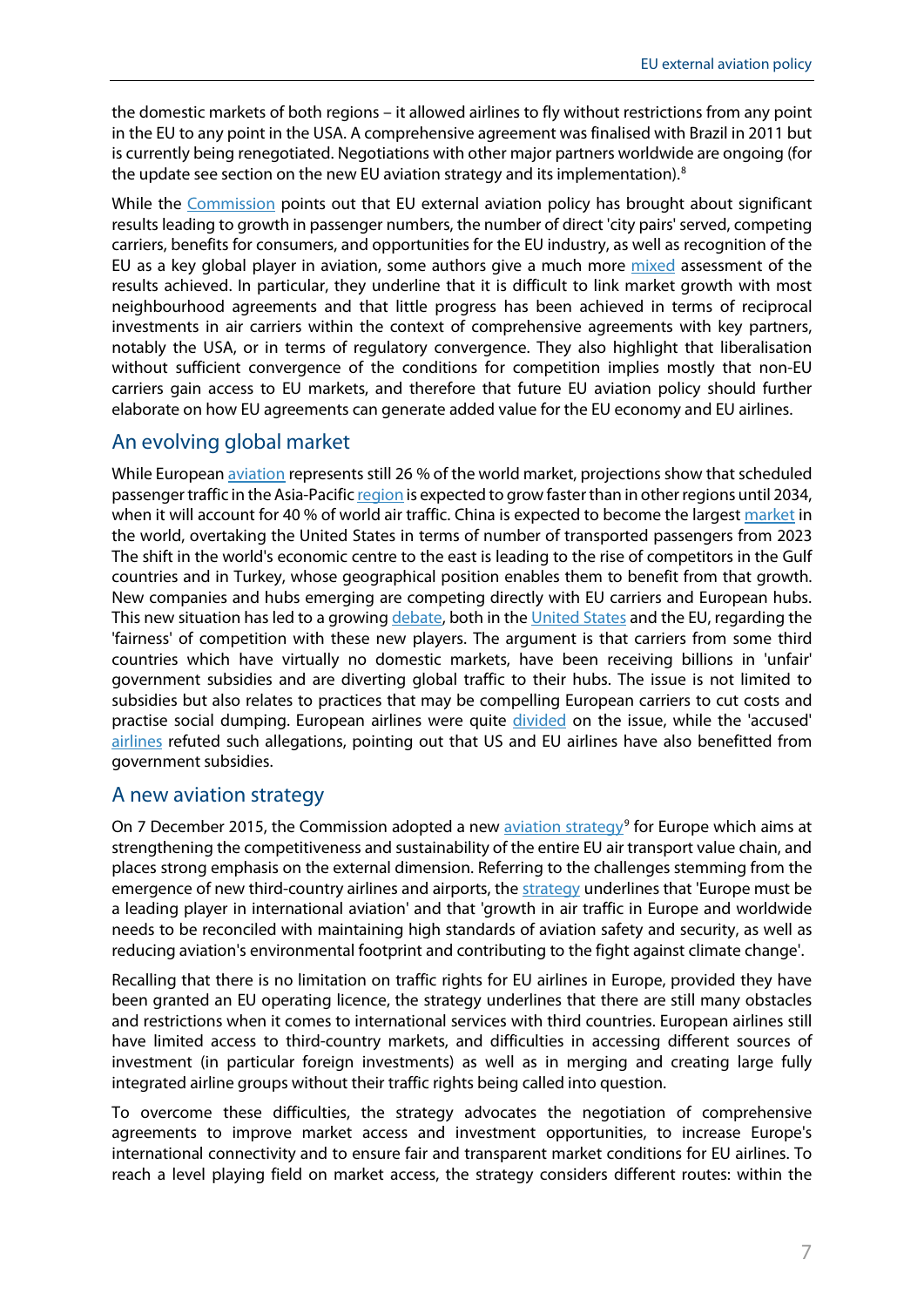context of negotiating EU comprehensive air transport agreements (the Commission explicitly says it will negotiate [effective](http://eur-lex.europa.eu/legal-content/EN/TXT/PDF/?uri=CELEX:52015DC0598&from=EN) fair competition provisions in the context of the negotiation of such agreements); through action at ICAO; as well as through proposing new EU measures to address unfair practices, in particular by revising Regulation 868/2004 on protection against subsidisation and unfair pricing practices.

The strategy highlights that the EU should also expand bilateral aviation safety agreements (BASA) aiming to achieve mutual recognition of safety certification standards, to promote worldwide trade in aircraft and related products.

On ownership and control provisions, the strategy recalls that global investors are increasingly interested in airlines, while the current international framework contains nationality and control provisions that may hinder investment by non-nationals. In the EU, foreign investment cannot exceed 49 % of ownership of an EU airline, that is, EU Member States or nationals must own more than 50 % of the undertaking, and control must remain in EU hands. In the USA, provisions are much more restrictive, as foreign ownership of voting shares of any [US airline](https://eur-lex.europa.eu/legal-content/EN/TXT/?uri=COM:2012:0556:FIN) may not exceed 25%. Considering the financial needs of airlines, the Commission is of the view that the relaxation of ownership and control rules on the basis of effective reciprocity should be pursued, in particular through bilateral air services and trade agreements. It will also look at existing EU provisions, that is, [Regulation](http://eur-lex.europa.eu/legal-content/EN/ALL/?uri=CELEX%3A32008R1008) 1008/2008 on common rules for the operation of air services, to ensure that the application of these provisions is in line with EU law and to bring about more legal certainty for investors and operators.

In th[e strategy,](https://eur-lex.europa.eu/legal-content/EN/ALL/?uri=COM:2015:598:FIN) the Commission specifically proposes:

- that the Council issues authorisations to negotiate comprehensive EU-level air transport agreements with China, the Association of South-east Asian Nations (ASEAN), Turkey, Saudi Arabia, Bahrain, the United Arab Emirates (UAE), Kuwait, Qatar, Oman, Mexico and Armenia;
- **that the EU negotiates further bilateral aviation safety agreements with important aeronautical** manufacturing countries such as China and Japan; and
- to launch new aviation dialogues in 2016-2017 with important aviation partners, such as India.

In the area of safety and security, the EU will continue to promote high international standards and the Commission will launch an in-depth evaluation of certain existing legislation.<sup>[10](#page-10-9)</sup> It will try to lighten the burden of security checks on passengers through the use of new technology and by applying a risk-based approach.<sup>[11](#page-10-10)</sup>

On the environmental side, while the EU has set up an Emissions Trading Scheme (EU ETS) to address greenhouse gas emissions across its territory, it will continue to push for a global solution to greenhouse gas emissions from international aviation within the framework of ICAO. The EU will, in particular, fully support ICAO's activities on safety and security standards, air traffic management and the environment. It will endeavour, through Single European Sky research work (SESAR),<sup>[12](#page-10-11)</sup> to gain an influential role at a global level, in particular in the ICAO's harmonisation activities.

### Implementation of the aviation strategy

Since the publication of the strategy, the EU has moved forward in delivering some of the actions contemplated in the external field, whether in terms of negotiations or adoption of new legislation. In March 2016, the Council authorised the Commission to open negotiations with China and Japan to conclude Bilateral Air Safety Agreements [\(BASA\)](http://europa.eu/rapid/press-release_IP-16-661_en.htm), and in June 2016 to open negotiations with ASEAN, Turkey, Qatar and the UAE to conclude EU-level [aviation agreements.](https://ec.europa.eu/transport/modes/air/news/2016-06-07-council-aviation-agreements_en)

By the end of 2017, the EU had concluded the negotiations for a new aviation agreement with [Armenia](https://ec.europa.eu/transport/modes/air/news/2017-11-24-aviation-agreements_en) which was [initialled](https://ec.europa.eu/transport/sites/transport/files/aviation-factsheet-tunisia.pdf) on 24 November 2017, and with [Tunisia,](https://ec.europa.eu/transport/modes/air/news/2017-12-11-aviation-eu-concludes-negotiations-tunisia-new-aviation-agreement_en) initialled on 11 December 2017. Both agreements should improve market access and connectivity, bring about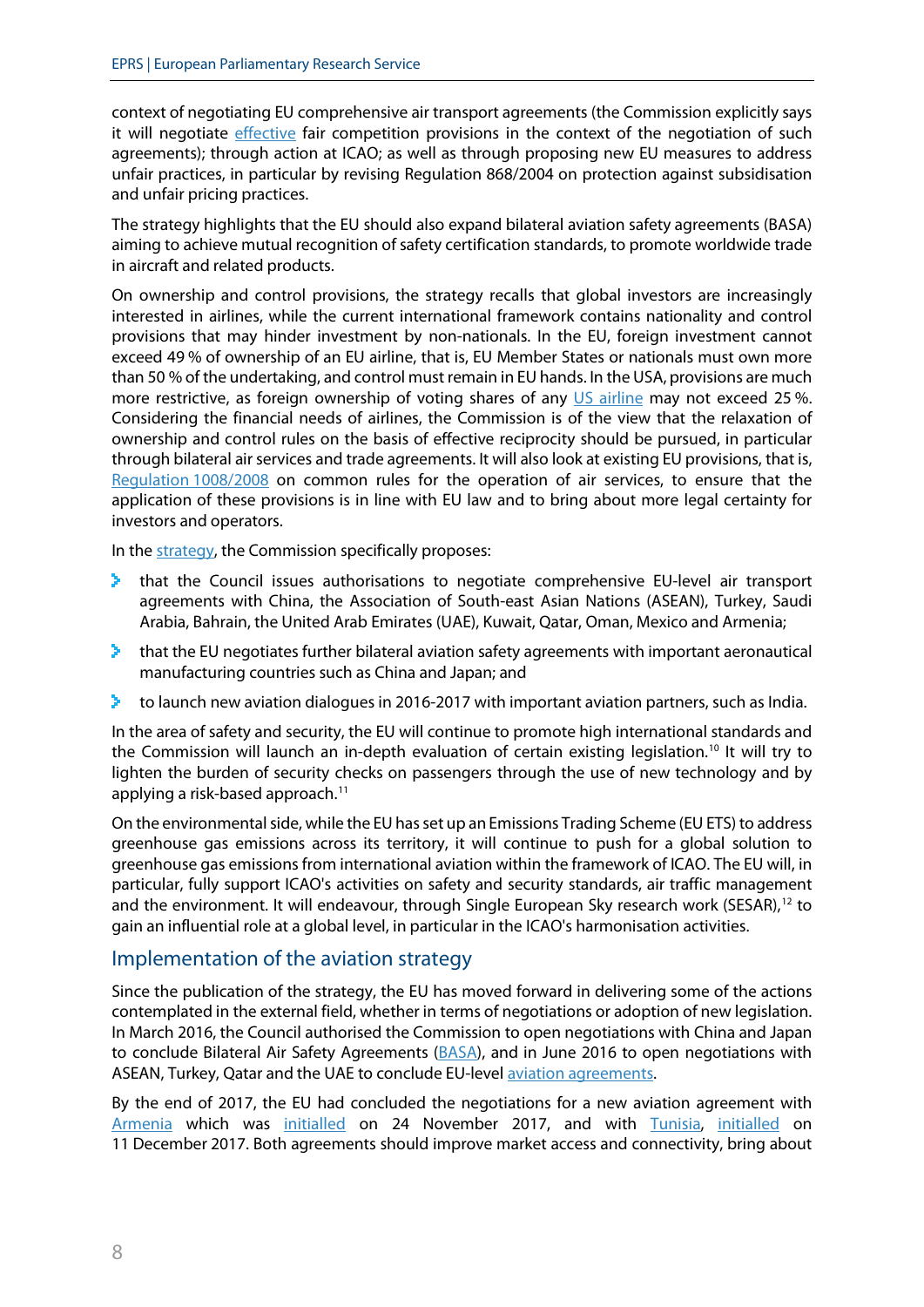more choices and lower fares and establish a common regulatory framework, notably in the area of safety and security.

In March 2019, the European Commission an[d Qatar](https://ec.europa.eu/transport/modes/air/news/2019-03-04-eu-and-qatar-reach-aviation-agreement_en) initialled an aviation agreement<sup>13</sup> – the first of its type between the EU and a Gulf country. The agreement, goes beyond traffic rights, and will provide a single set of rules, high standards and a platform for future cooperation on issues such as safety, security or air traffic management. It also commits both parties to improve social and labour policies.

More specifically, the agreement notably includes:

- A progressive market opening over a period of five years to Member States without fully liberalised direct connections for passengers (i.e. Belgium, Germany, France, Italy and the Netherlands.
- Provisions on fair competition with enforcement mechanisms to avoid distortions of competition and abuses that negatively affect the operations of EU airlines in the EU or in third countries.
- Transparency provisions in line with international reporting and accounting standards.
- A forum for meetings addressing all issues, plus mechanisms to quickly resolve any disputes.
- Provisions facilitating business transactions, including the removal of existing obligations for EU airlines to work through a local sponsor.

In May 2019, the EU and [China](https://ec.europa.eu/transport/modes/air/news/2019-05-20-aviation-agreements-china_en) signed a BASA and a horizontal aviation agreement. The main objective of the former is to boost worldwide trade in aircraft and related products by removing unnecessary duplication of evaluation and certification activities for aeronautical products. The BASA will also support cooperation between the two parties in terms of a high level of civil aviation safety and environmental compatibility.

The horizontal agreement implies China's recognition of the principle of EU designation and that all EU airlines will be able to fly to China from any EU Member State with a bilateral air services agreement with China under which unused traffic rights are available. (See section on horizontal agreements). To conclude the agreement, both parties must now to proceed with their respective internal procedures.

In July 2019, the EU also reached an agreement wit[h Japan](https://ec.europa.eu/transport/modes/air/news/2019-07-29-aviation-safety-cooperation-japan_en) on civil aviation safety.

In the field of air security, on 6 February 2018, the EU and Singapore signed a [One-Stop Security](https://ec.europa.eu/transport/modes/air/news/2018-02-06-eu-singapore-security-arrangement_en) (OSS) arrangement that will allow passengers, their cabin luggage and hold baggage, coming from Singapore (Changi) airport to transfer onto a connecting flight in the EU/ European Economic Area (EEA) airports, without being compelling to undergo security checks for a second time. This mutual recognition of security screening rules should allow for smoother travel and less duplication.

### **Aviation CO2 emissions**

In October 2016, the ICAO reached an agreement to tackle international aviation emissions. Its key component is the establishment of a global market-based measure in the form of the Carbon Offsetting and Reduction Scheme for International Aviation (CORSIA), to offset  $CO<sub>2</sub>$  emissions from international civil aviation above 2020 levels. Voluntary during the pilot and first phase (until 2026), participation will become mandatory for all states in phase II (as of 2027), though some exemptions would apply. The EU has pushed for the adoption of the ICAO global scheme, underlining the need for international civil aviation to contribute to achieving the goals of the 2015 [Paris Agreement](https://www.europarl.europa.eu/thinktank/en/document.html?reference=EPRS_BRI%282016%29573910) on climate change. In [June](https://ec.europa.eu/transport/modes/air/news/2018-06-29-endorsement-icao-standard_en) 2018 and [March](https://ec.europa.eu/transport/modes/air/news/2019-03-07-european-commission-welcomes-significant-progress-icao-tackle-co2_en) 2019, ICAO bodies adopted rules to operationalise the agreement. The EU continues to push its international partners to join the scheme and start offsetting emissions when the voluntary phase begins in 2021. The EU also adopted a [regulation](https://www.europarl.europa.eu/legislative-train/theme-resilient-energy-union-with-a-climate-change-policy/file-eu-ets-aviation-implementation-of-the-2016-icao-agreement) in 2017, extending the existing rules regarding aviation activities in the EU's ETS<sup>[14](#page-10-13)</sup> and preparing to implement a global market-based measure from 2021.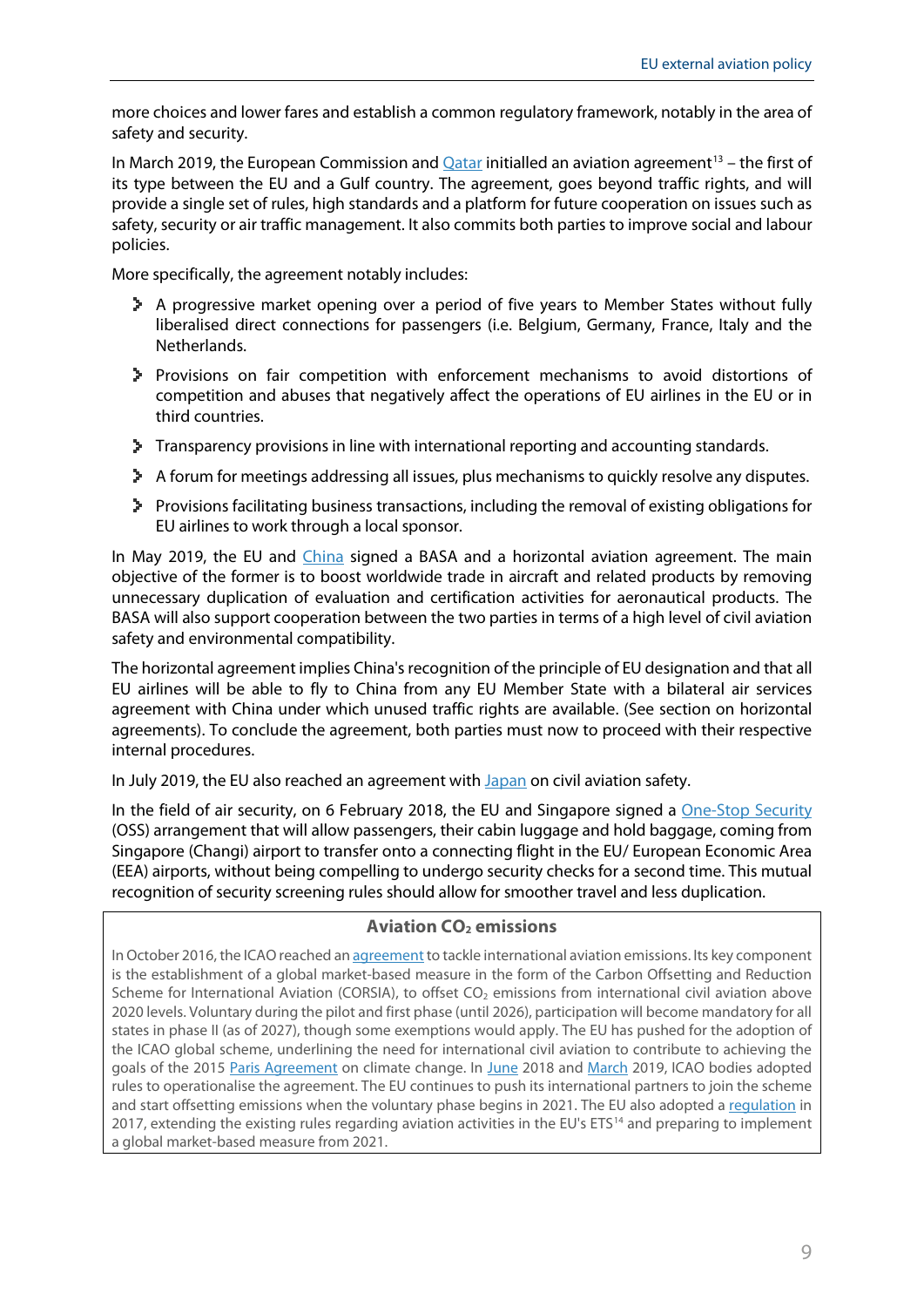On 8 June 2017, the Commission presented its ['Open and Connected Aviation'](http://europa.eu/rapid/press-release_IP-17-1552_en.htm) package, which included four initiatives, including a legislative proposal for a regulation on safeguarding competition in air transport, repealing Regulation 868/2004 and interpretative guidelines on [ownership and control](https://ec.europa.eu/transport/sites/transport/files/c20173711-guidelines-ownership-control-carriers.pdf) of EU air carriers. The purpose of the package wasto deliver on the European aviation strategy and more precisely to maintain leadership in international aviation, by safeguarding competition and facilitating foreign investment into EU airlines.

Regarding international agreements, the **communication** urges the Council to allow the opening of negotiations for further EU comprehensive aviation agreements (Bahrain, China, Kuwait, Mexico, Oman and Saudi Arabia), and to swiftly decide on the signing of the EU Comprehensive Aviation Agreement with Ukraine.

The legislative proposal, aiming to ensure fair competition between Union air carriers and third country air carriers, consists of a tool for ensuring that airlines can compete on the basis of equal opportunities and that EU connectivity can be safeguarded. The scope of the proposal therefore goes beyond existing Regulation 868/2004, which aimed to protect only against subsidisation and unfair pricing practices, evidence of such pricing practices being very difficult to demonstrate. A new major element of the proposal is that it takes account of the obligations contained in international air transport or air services agreements with third countries while Regulation 868/2004 failed to provide for a dedicated EU internal procedure with respect to obligations contained in such agreements.

Interinstitutional (trilogue) negotiations resulted in a provisional agreement on 20 November 2018. According to this [agreement,](https://www.consilium.europa.eu/en/press/press-releases/2018/12/12/air-transport-fair-competition-rules-council-backs-provisional-deal/) the Commission will be empowered to launch investigations and take a decision on redressive measures if a practice that distorts competition has caused injury or poses a clear threat of injury to an EU air carrier. The redressive measures cannot enter into force before the threat of injury has developed into actual injury. Whether financial or operational, any such measure must be adopted through a Commission implementing act, though operational measures are subject to a stricter procedure. The agreed text was formally adopted by [Parliament](http://www.europarl.europa.eu/sides/getDoc.do?type=TA&language=EN&reference=P8-TA-2019-0209) on 14 March 2019 and then by [Council](https://data.consilium.europa.eu/doc/document/PE-77-2018-INIT/en/pdf) on 29 March 2019.<sup>[15](#page-10-14)</sup> This ne[w regulation](https://eur-lex.europa.eu/legal-content/EN/TXT/?uri=uriserv:OJ.L_.2019.123.01.0004.01.ENG) entered into force on 30 May 2019. It endows the EU with an effective [tool](https://www.consilium.europa.eu/en/press/press-releases/2019/04/09/air-transport-fair-competition-law-signed-off-by-council/) to address unfair practices and competition from non-EU carriers, securing a wide choice of flights and affordable prices.

# Views of the European Parliament and Economic and Social **Committee**

Parliament has adopted several resolutions<sup>16</sup> on the external dimension of EU aviation.

In its 7 June 2011 [resolution](http://www.europarl.europa.eu/sides/getDoc.do?type=TA&language=EN&reference=P7-TA-2011-251) on international air agreements under the Lisbon Treaty, Parliament underlined the criteria and procedure to be followed for it to give its consent.<sup>[17](#page-10-16)</sup> It pointed out that it would, when assessing comprehensive agreements, focus on the extent to which 'restrictions on market access and investment opportunities are relaxed in a balanced manner; incentives are provided to maintain and enhance social and environmental standards; adequate safeguards are provided for data protection and privacy; mutual recognition of safety and security standards are included; and a high level of passenger rights is ensured'. Regarding the procedure, Parliament stressed that it needs to follow the process from the beginning.

Parliament considered, in its [resolution](http://www.europarl.europa.eu/sides/getDoc.do?type=TA&language=EN&reference=P7-TA-2013-290) of 2 July 2013, 'that bilateral air service agreements are not always the most appropriate solution to combat market restrictions or unfair subsidies', and that a comprehensive EU external aviation policy has not been achieved despite recent efforts.

It also underlined, in a [resolution](http://www.europarl.europa.eu/sides/getDoc.do?type=TA&language=EN&reference=P8-TA-2015-0394) of 11 November 2015 on aviation, the strategic importance of negotiating comprehensive aviation agreements with major EU trading partners, and urged 'the Commission to seek comprehensive mandates from the Member States as soon as possible, giving priority to the Gulf Cooperation Council countries'. Highlighting the loss of competiveness of EU airlines and airports vis-à-vis subsidised third country carriers and airports, Parliament called for a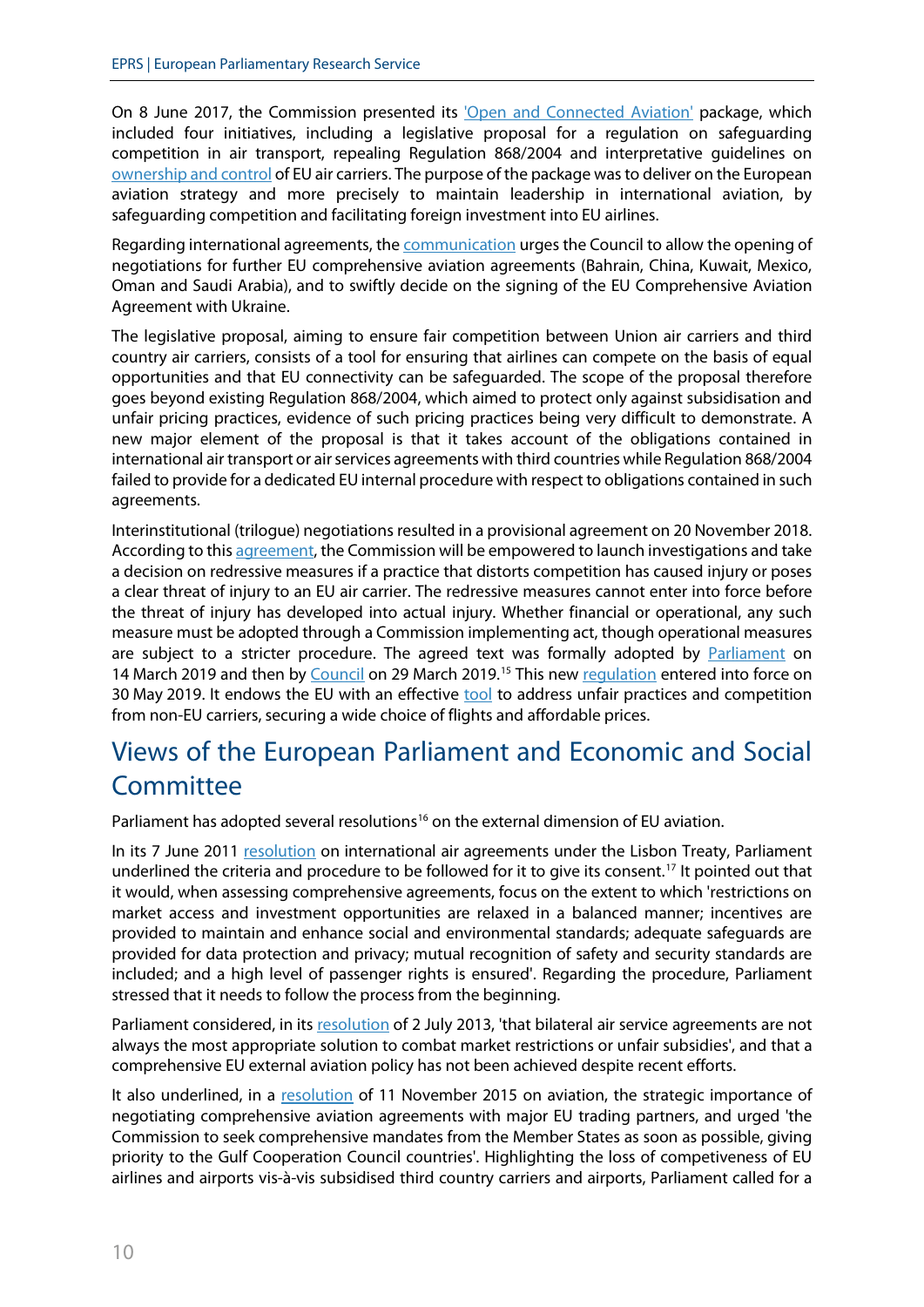<span id="page-10-7"></span>proactive policy to ensure a level playing field on ownership and encouraged Member States 'to improve their national infrastructure to allow their airlines to compete on more favourable terms'. It also recommended global environmental solutions to reduce CO2 emissions from international aviation.

<span id="page-10-10"></span><span id="page-10-9"></span><span id="page-10-8"></span>In its [resolution](https://www.europarl.europa.eu/doceo/document/TA-8-2017-0054_EN.html?redirect) of 16 February 2017, Parliament welcomed the Commission's proposal to revise Regulation 868/2004 but also stressed 'that neither an unacceptable trend towards protectionism, nor, on their own, measures to ensure fair competition can guarantee the competitiveness of the EU aviation sector'. It also welcomed the initiative to negotiate air transport agreements and bilateral aviation safety agreements with third countries at EU level, recalling that new agreements should be correctly implemented and enforced by all parties and should include a fair competition clause on the basis of international standards (ICAO, International Labour Organization).

<span id="page-10-13"></span><span id="page-10-12"></span><span id="page-10-11"></span>The European Economic and Social Committee (EESC), in its [opinion](http://www.eesc.europa.eu/?i=portal.en.ten-opinions.35317) on an integrated EU aviation policy of 17 September 2015, followed the same lines as the Parliament, underlining that 'the Commission's strategy for EU aviation should be driven by a compelling vision of how best to promote European competitiveness without distorting competition or undermining the social and labour relations', and urged the Commission 'to ensure that comparable international norms and standards will be applied to EU and non-EU competitors'.

### <span id="page-10-14"></span>MAIN REFERENCES

<span id="page-10-15"></span>Correia V.[, L'Union européenne et le droit international de l'aviation civile,](http://fr.bruylant.larciergroup.com/titres/131421_2/l-union-europeenne-et-le-droit-international-de-l-aviation-civile.html) Bruylant, 2014.

Tretheway M. and Andriulaitis R., [What Do We Mean by a Level Playing Field in International Aviation?,](http://www.itf-oecd.org/sites/default/files/docs/dp201506.pdf) International Transport Forum, 2015.

<span id="page-10-16"></span>Lykotrafiti A., [Liberalisation of International Civil Aviation,](http://www.itf-oecd.org/sites/default/files/docs/dp201518.pdf) Charting the Legal Flightpath, International Transport Forum, 2015.

Tang R. Y., [International Air Service Controversies: Frequently Asked Questions,](http://fas.org/sgp/crs/misc/R44016.pdf) Congressional Research Service, 2015.

[Air Service Agreement Liberalisation and Airline Alliances,](http://www.itf-oecd.org/sites/default/files/docs/14airserviceagreements.pdf) International Transport Forum, 2014.

[An overview of the Air Services Agreements concluded by the EU,](http://www.europarl.europa.eu/RegData/etudes/note/join/2013/495849/IPOL-TRAN_NT(2013)495849_EN.pdf) Directorate-General for Internal Policies, European Parliament, 2013.

Debyser A., [Safeguarding competition in air transport,](https://www.europarl.europa.eu/RegData/etudes/BRIE/2017/608689/EPRS_BRI(2017)608689_EN.pdf) European Parliamentary Research Service, European Parliament, April 2019.

## **ENDNOTES**

- <span id="page-10-0"></span><sup>1</sup> The 'Chicago system' included, in particular, the International Air Services Transit Agreement ('two freedoms agreement') and the International Air Transport Agreement ('five freedoms agreement'), which was only signed by a very limited number of states.
- <span id="page-10-1"></span><sup>2</sup> [Traffic rights](http://www.icao.int/Meetings/atconf6/Documents/Doc%209626_en.pdf) are market access rights that are expressed geographically in the freedoms of the air relating to traffic (see box).
- <span id="page-10-2"></span><sup>3</sup> A code-shar[e agreement](http://ec.europa.eu/competition/sectors/transport/reports/airlinecodeshare.pdf) allows for a flight operated by one carrier also to be marketed by another carrier, under that other carrier's code and flight number. The carrier operating the flight is known as the 'operating carrier', while the carrier marketing the flight under its own code is known as the 'marketing carrier'. Many major airlines have code-sharing partnerships[. Code-sharing](https://www.fas.org/sgp/crs/misc/R44016.pdf) is a means to strengthen their market and is also widely used within the context of airline alliances.
- <span id="page-10-3"></span>4 [L'Union européenne et le droit international de l'aviation civile,](http://en.bruylant.larciergroup.com/titres/131421_2/l-union-europeenne-et-le-droit-international-de-l-aviation-civile.html) V. Correia, 2014, p. 99.
- <span id="page-10-4"></span><sup>5</sup> V. Correia, 2014, op. cit, pp. 111-112.
- <span id="page-10-5"></span><sup>6</sup> Cases C-466/98, C-467/98, C-468/98, C-469/-98, C-471/98, C-472/98, C-475/98, and C-476/98 against the United Kingdom, Denmark, Sweden, Finland, Belgium, Luxembourg, Austria and Germany.
- <span id="page-10-6"></span> $7$  This includes a 'bloc to bloc' agreement with one regional organisation, the West African Economic and Monetary Union (UEMOA) covering eight [States.](https://ec.europa.eu/transport/modes/air/international_aviation/external_aviation_policy/horizontal_agreements_en)